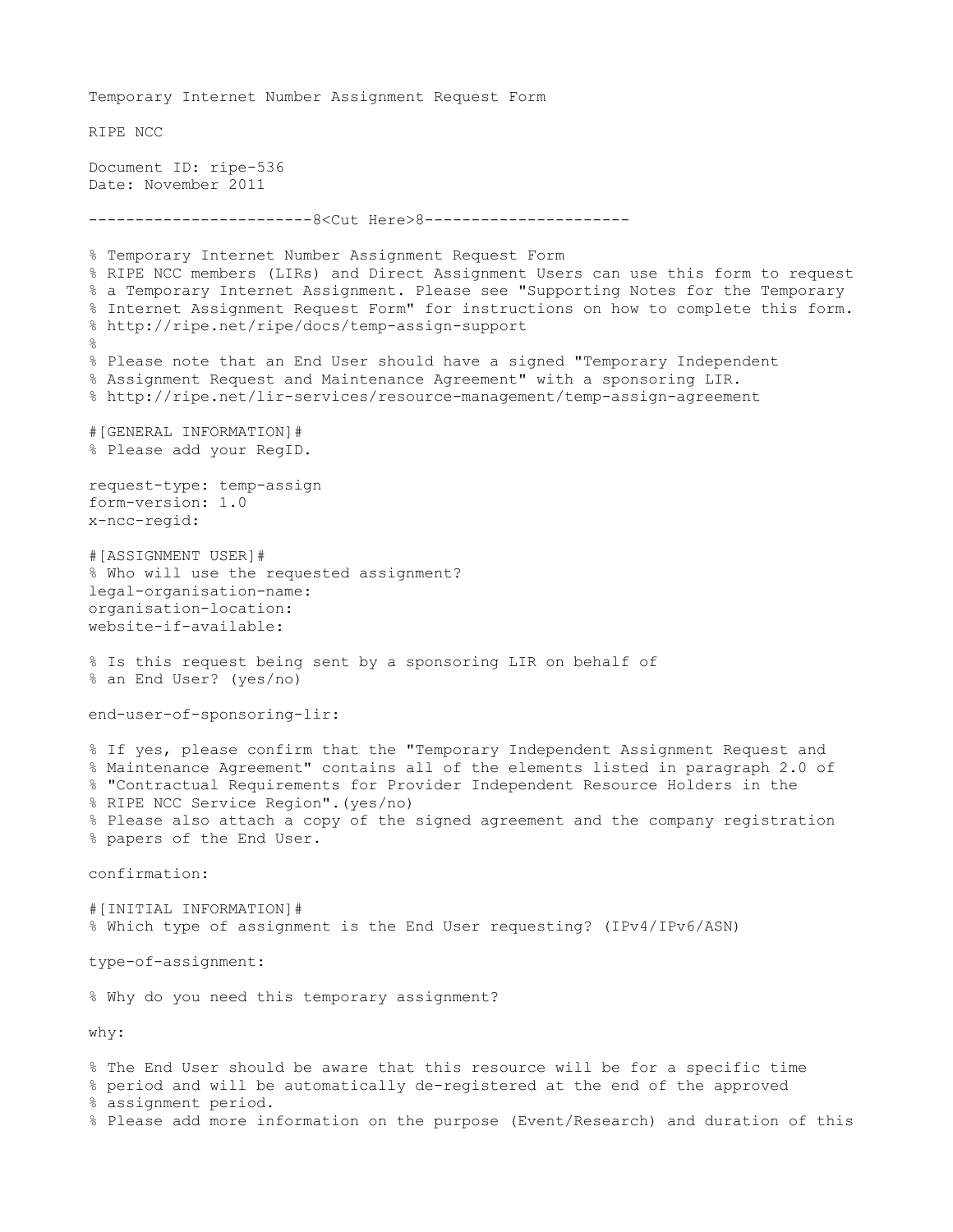% request. purpose: website-if-available: % The date should be in the following format: yyyymmdd start-date: end-date: % The next three sections (IPv4, IPv6 and ASN) will give us an overview of the % detailed usage of the resources. Please fill in only the relevant % sections as per the resource being requested and remove the sections that are not % applicable. #[IPv4 section]# % % Why is PI address space required rather than PA address space? why-pi-v4: % Is the End User requesting extra address space for routing and/or % administrative reasons? If yes, explain why. why-routing-v4: % Please confirm if the End User is aware of the consequences and disadvantages % of PI address space? (yes/no) % For details, you can refer to section 8.0 "PA vs. PI Address Space" of the IPv4 % Address Allocation and Assignment Policies. confirmation-v4: % ADDRESSING PLAN % How will the End User use this IPv4 address space? % % Subnet Immediate Intermediate Entire Purpose % size (/nn) Requirement Requirement Period subnet: subnet: totals: number-of-subnets: #[IPv6 section]# % % Why is PI address space required rather than PA address space? why-pi-v6: % Is the End User requesting extra address space for routing and/or % administrative reasons? If yes, explain why. why-routing-v6: % Please confirm if the End User is aware of the consequences and disadvantages % of PI address space? (yes/no) % For details, you can refer to section 8.0 "PA vs. PI Address Space" of the IPv4 % Address Allocation and Assignment Policies.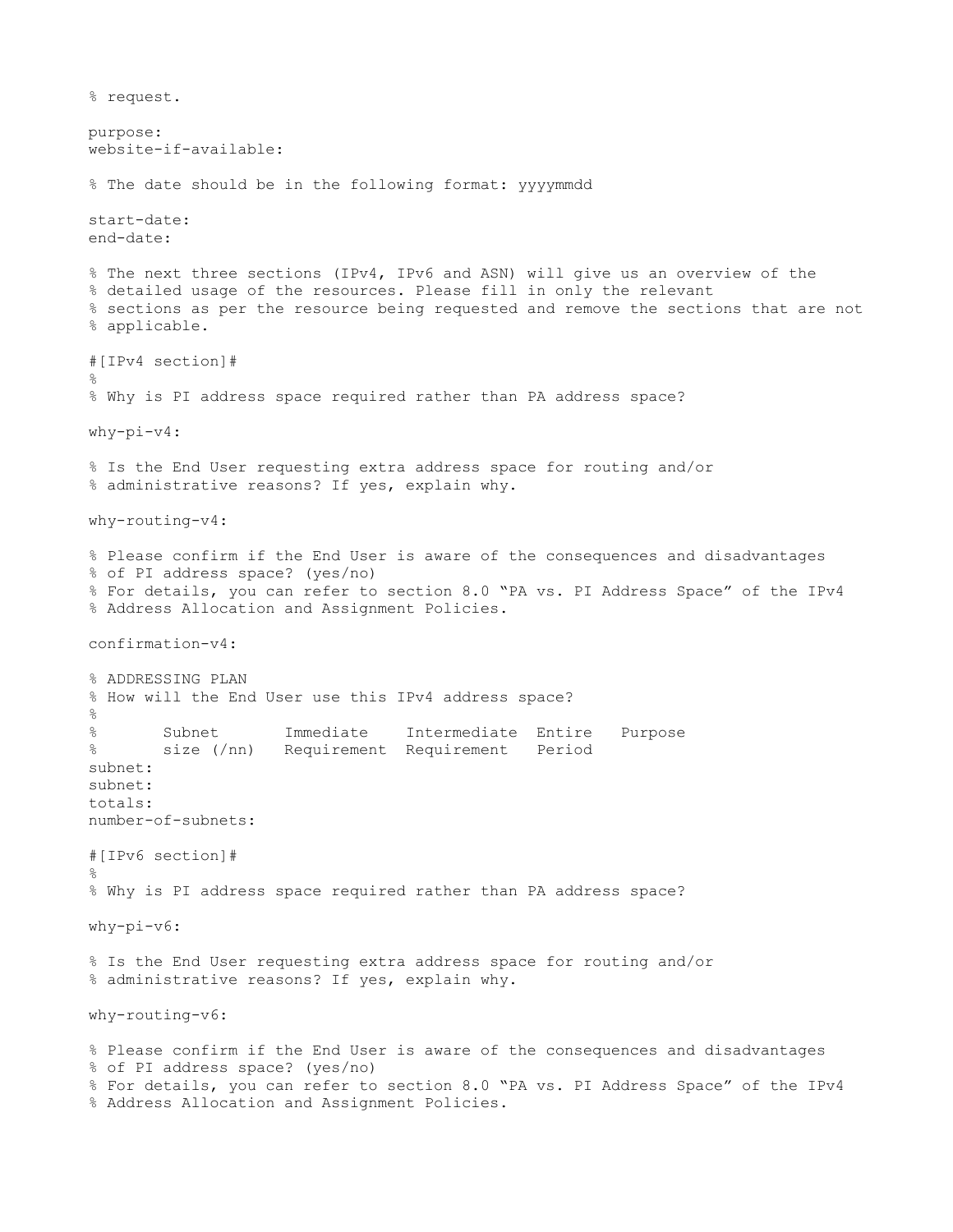```
confirmation-v6:
%ADDRESSING PLAN
% How will the End User use this IPv6 address space?
\approx% Subnet Immediate Intermediate Entire Purpose
% size (/nn) Requirement Requirement Period
subnet:
subnet:
totals:
%
% Please list the Autonomous System Numbers and email contact addresses 
% of the peering partners for the requested IPv6 PI assignment.
peering-v6:
peering-v6:
#[ASN section]#
%[ADDRESS SPACE TO BE ANNOUNCED]%
% If this ASN will originate other prefixes than are requested 
% in this request, please list these below.
prefix-asn:
% If you require a 16-bit AS Number instead of a 32-bit AS Number, 
% please indicate this below and tell us why. For more information,
% see http://www.ripe.net/news/asn-32-quide.html
as-number-type: 32-bit [change as required]
why-16-bit:
% Please list the Autonomous System Numbers and email contact addresses
% of the peering partners.
peering-asn:
peering-asn:
#[SUPPORTING DOCUMENTATION]#
% Please add more information if you think it will help us understand
% this request. You can attach a network diagram or other relevant
% supporting documentation.
%<add more information>
#[ DATABASE TEMPLATE IPv4]#
%
% If you are requesting IPv4, complete this IPv4 database template. If you are not
% requesting IPv4, please remove this IPv4 database template. 
inetnum: <leave empty>
netname: <add netname>
descr: <add End User organisation name>
country: <add country code>
org: <add org-ID>
admin-c: <add nic-handle of administrative contact>
tech-c: <add nic-handle of technical contact>
status: ASSIGNED PI
```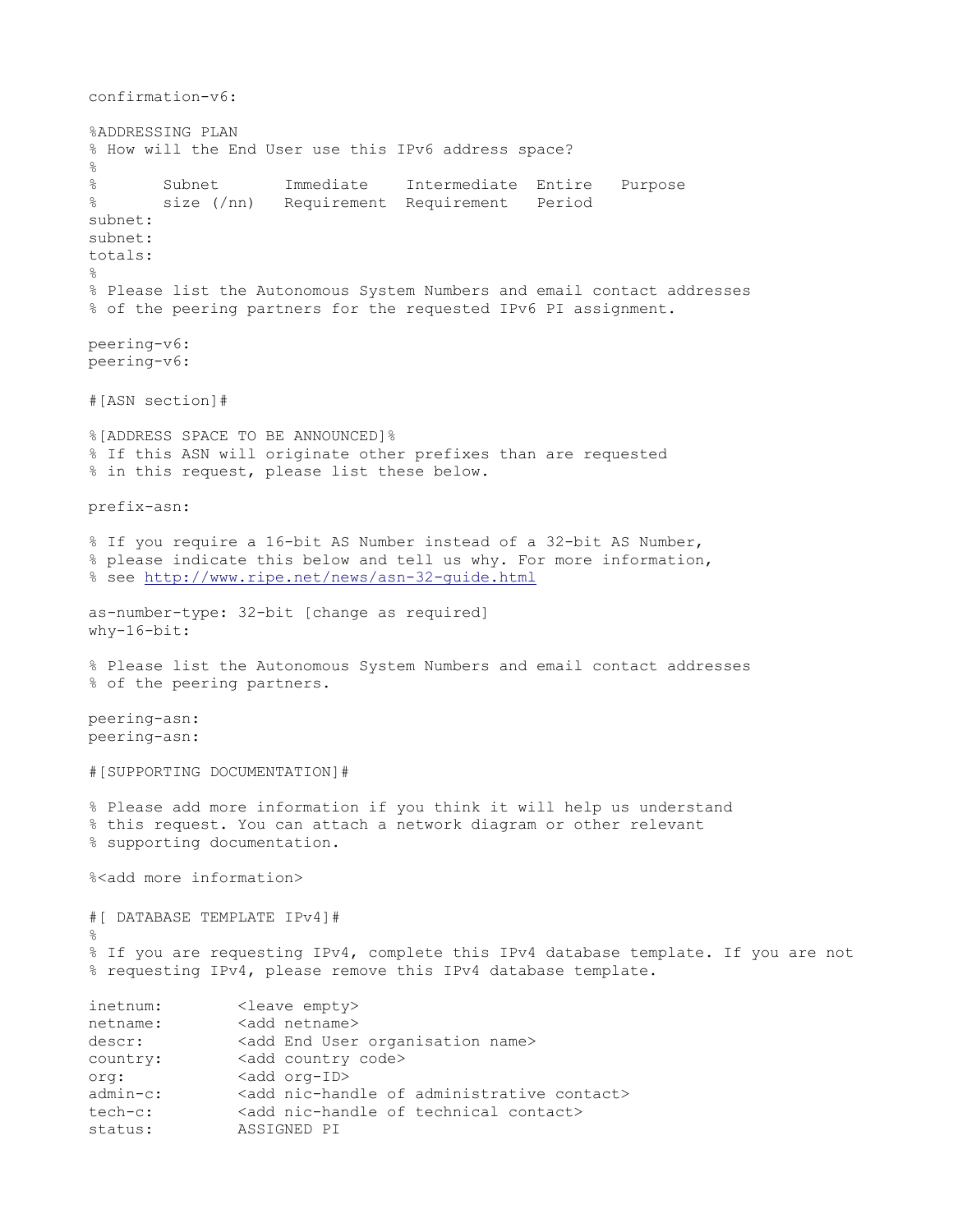```
remarks: Temporary assignment
               ===========================================
                Duration of assignment:
               ===========================================
                 Start date:
                 End date:
               ==========================================
mnt-by: RIPE-NCC-END-MNT
mnt-lower: RIPE-NCC-END-MNT
mnt-by: <add mntner name>
mnt-routes: <add mntner name>
mnt-domains: <add mntner name>
changed: hostmaster@ripe.net
source: RIPE
#[ DATABASE TEMPLATE IPv6]#
%
% If you are requesting IPv6, complete this IPv6 database template. If you are not
% requesting IPv6 please remove this IPv6 database template. 
inet6num: <leave empty><br>netname: <add netname>
              <add netname>
descr: <add End User organisation name>
country: <add country code>
org: <add org-ID>
admin-c: <add nic-handle of administrative contact>
tech-c: <add nic-handle of technical contact>
status: ASSIGNED PI
remarks: Temporary assignment
               ===========================================
                Duration of assignment:
               ===========================================
                 Start date:
                 End date:
               ==========================================
mnt-by:<br>
mnt-lower:<br>
RIPE-NCC-END-MNT
mnt-lower: RIPE-NCC-END-MNT
mnt-by: <add mntner name>
mnt-routes: <add mntner name>
mnt-domains: <add mntner name>
changed: hostmaster@ripe.net
source: RIPE
#[ DATABASE TEMPLATE ASN]#
%
% If you are requesting ASN, complete this ASN database template. If you are not
% requesting ASN, please remove this ASN database template. 
aut-num: ASNEW 
as-name: <add name for the AS>
descr: <add AS Number User name>
org: <add org-ID>
import: <specify the outgoing routing policy for the first peer><br>export: <specify the incoming routing policy for the first peer><br>import: <specify the outgoing routing policy for the second peer<br>admin-c: <add nic-handle of
              <specify the incoming routing policy for the first peer>
              <specify the outgoing routing policy for the second peer>
              <specify the incoming routing policy for the second peer>
admin-c: <add nic-handle of administrative contact><br>tech-c: <add nic-handle of technical contact>
              <add nic-handle of technical contact>
```